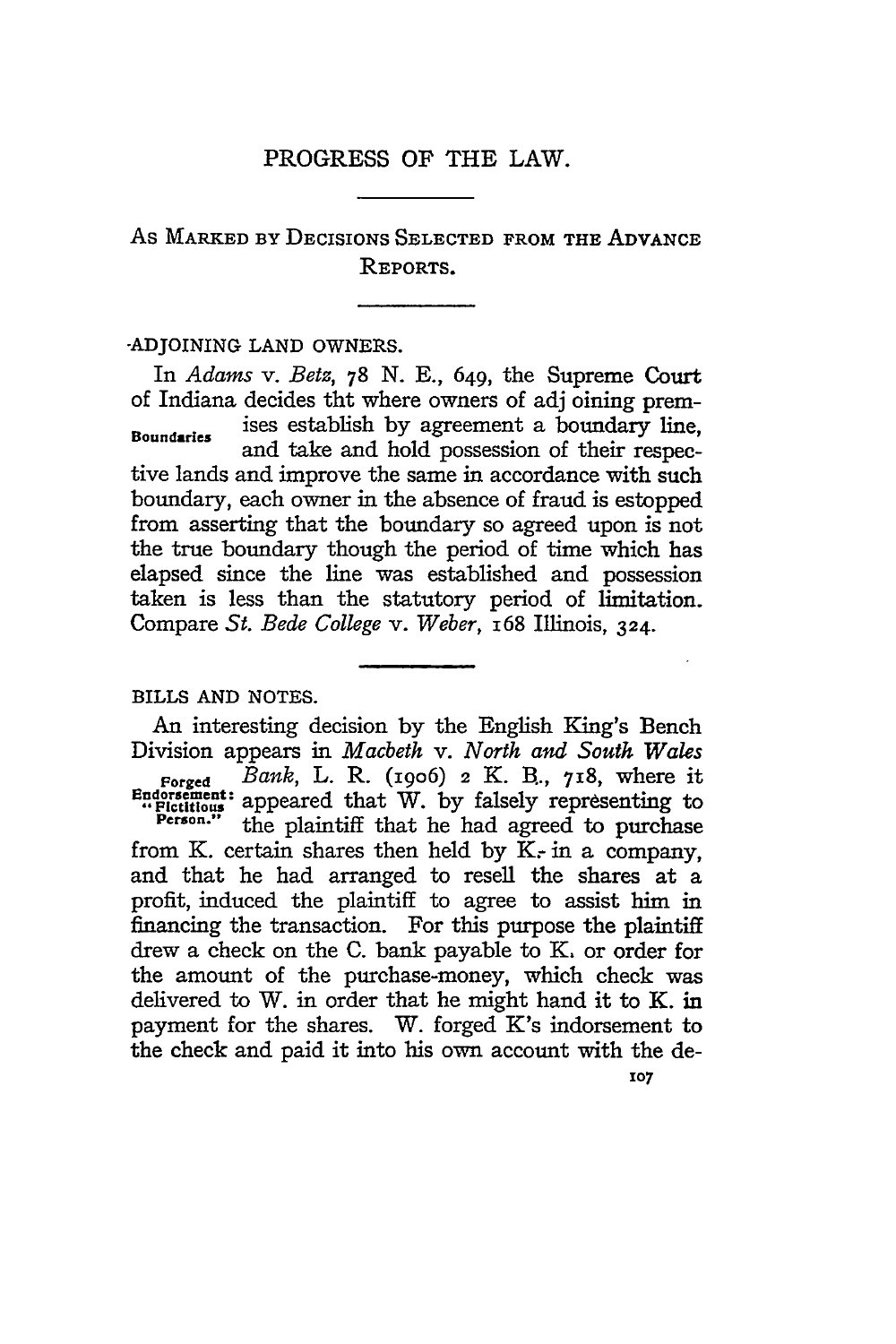## BILLS AND NOTES (Continued.)

fendant bank, who credited him with the amount, and collected the money from the C. bank. W. had not agreed to buy any shares from K., and K. had at the time no shares in the company. In an action by the plaintiff against the defendant bank for the conversion of the check, it is held that as K. was an existing person designated by the plaintiff and intended by him to be the payee of the check, the payee was not a "fictitious person" within the meaning of the Bills of Exchange Act and that the defendant bank was liable to pay to the plaintiff the amount of the check as damages for the conversion. Compare Vinden v. *Hughes,* L. R. **(1905)** i K. B., **795.**

## CARRIERS

In *St. Louis Southwestern Ry. Co. of Texas v. Fussell, 67* S. W., 332, the Court of Civil Appeals of Texas decides Who **Are** that while one who has a ticket and wilfully Passengers refuses to pay fare is not a passenger, yet, if he intends to pay fare and has the ability to do so, he is entitled to a reasonable time to get the money after demand, and does not become a trespasser on the very instant of failure or refusal. See also *Railway Co. v. Bond,* 62 Tex., 442.

In *Illinois Cent. R. Co. v. Stevens,* 96 **S.** W., 888, the Court of Appeals of Kentucky holds that an initial **Baurden of** carrier limiting its liability to its own line, **Proof** when sued for injuries to a shipment, has the burden of showing that it carried the shipment with proper care to the end of its line and there turned it over to the connecting carrier. Compare *Railroad* Co. v. *Bourne,* 29 S. W., 975.

The Supreme Court of Kansas holds in *Missouri Pac. Ry. Co. v. Peru-Van Zandt Implement Co.,* 87 Pac., 8o, Lien for that when a common carrier becomes liable<br>**Freight** to the consignee of goods for damages to the to the consignee of goods for damages to the property received in transit, and the amount of such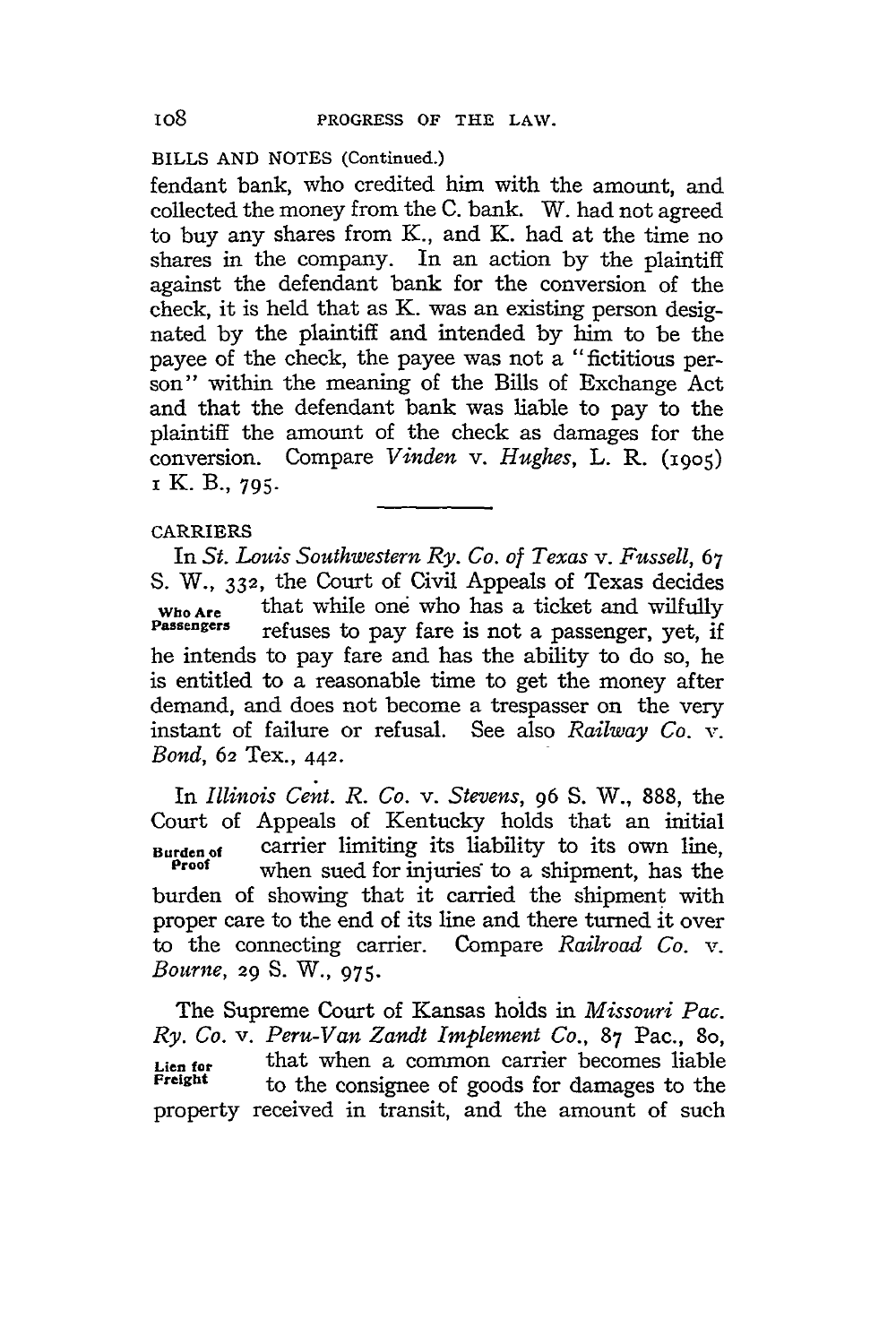## CARRIERS **(Continued.)**

damages equals or exceeds the freight bill on the damaged goods, the lien of the carrier is thereby extinguished, and the consignee is entitled to the possession of such goods without payment of freight; and in such a case refusal of the carrier to deliver the goods to the consignee upon demand constitutes a conversion. See also *Dyer v. Grand Trunk R. R.,* 42 Vt., **441.**

### CONSPIRACY.

The Supreme Judicial Court of Massachusetts decides in *Pickett et al. v. Walsh et al.,* 78 N. **E.,** 753, that brick-**Trade** layers' and masons' unions may lawfully<br>Unions compate for the edditional work of pointing compete for the additional work of pointing the buildings they construct in the exercise of their right of competition, and may refuse to lay brick unless they are given the Work of pointing them when laid, though the contractors may prefer to give the work to regular pointers, and though the effect of complying with the union demands apparently will destroy the pointers' business. Herewith compare *March v. Bricklayers' &c. Union,* **63** Atl., **291.**

## CONSTITUTIONAL LAW.

The United States Supreme Court decides in *Reuben Hodges &c. v. United States,* **27** S. C. R., 6, that Congress **Power of** was not empowered by the Thirteenth Amend-<br>Congress meant to the United States Constitution to **Congess** ment to the United States Constitution to make it an offense against the United States, cognizable in the federal courts, for private individuals to compel negro citizens, **by** intimidation and force, to desist from performing their contracts of employment, but the remedy must be sought through state action and in state tribunals, subject to the supervision of the **.** Supreme Court of the United States **by** writ of error in proper cases. Compare *Logan v. United States,* **144 U. S., 263.**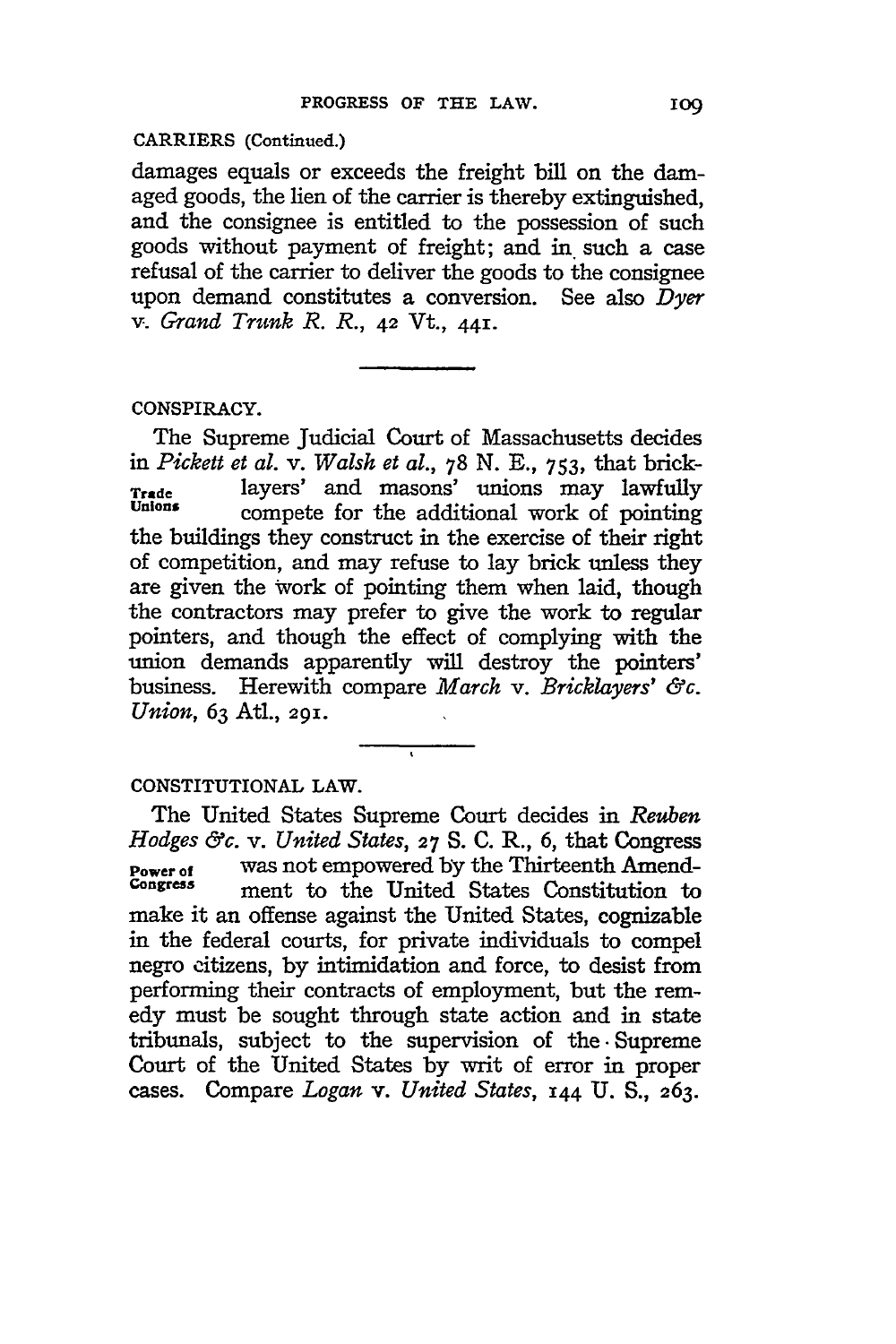## **CONTRACTS.**

The Supreme Court of Arkansas holds in *Beal-Doyle Dry Goods Co. et al.* v. *Barton,* 97 S. W., 58, that though a **Legality of** debtor was not guilty of any offense, and a creditor did not intend to prosecute him criminally, yet, if the attorney of the creditor represented to the father of the debtor that if he signed an obligation guaranteeing the payment of the debt, the debtor would not be prosecuted, and if he did not the debtor would be prosecuted, the obligation executed by the father was void. See in this connection *Smith v. Steely,* 8o Iowa, **738.**

## CORPORATIONS.

The Supreme Judicial Court of Massachusetts decides *in Harvey-Watts Co. et al. v. Worcester Umbrella Co.,* 78 **Knowledge** N. E., 886, that where, in an action to charge **of** *offier* a director of a corporation with liability for signing a false certificate that the capital stock had been paid in cash, no vote by the directors to make a loan to one of the subscribers for the amount of his subscription was proved, such director could not be held liable merely because he acted recklessly in swearing to the certificate, if he was in fact ignorant of the loan. Compare *Nash v. Minnesota Title Ins. Co.,* 163 Mass., 574.

In *Stewart et al. v. Wright,* **147** Fed., 321, the United States Circuit Court of Appeals, Eighth Circuit, decides Torts of that where a banking corporation, knowing<br>Officers: that defendant B. and his associates were Torts of<br>Officers: that defendant B. and his associates were engaged in a confidence game, assisted in the furtherance of the scheme, both by representing to the victims as they were brought in that B. was a man of standing entitled to credit, and by lending B. banking facilities with which alone he was enabled to conduct his scheme and collect drafts, etc., drawn by the victims, before payment could be stopped, and the other officers of the bank themselves, with knowledge that the victims were to be defrauded, drew drafts for such victims and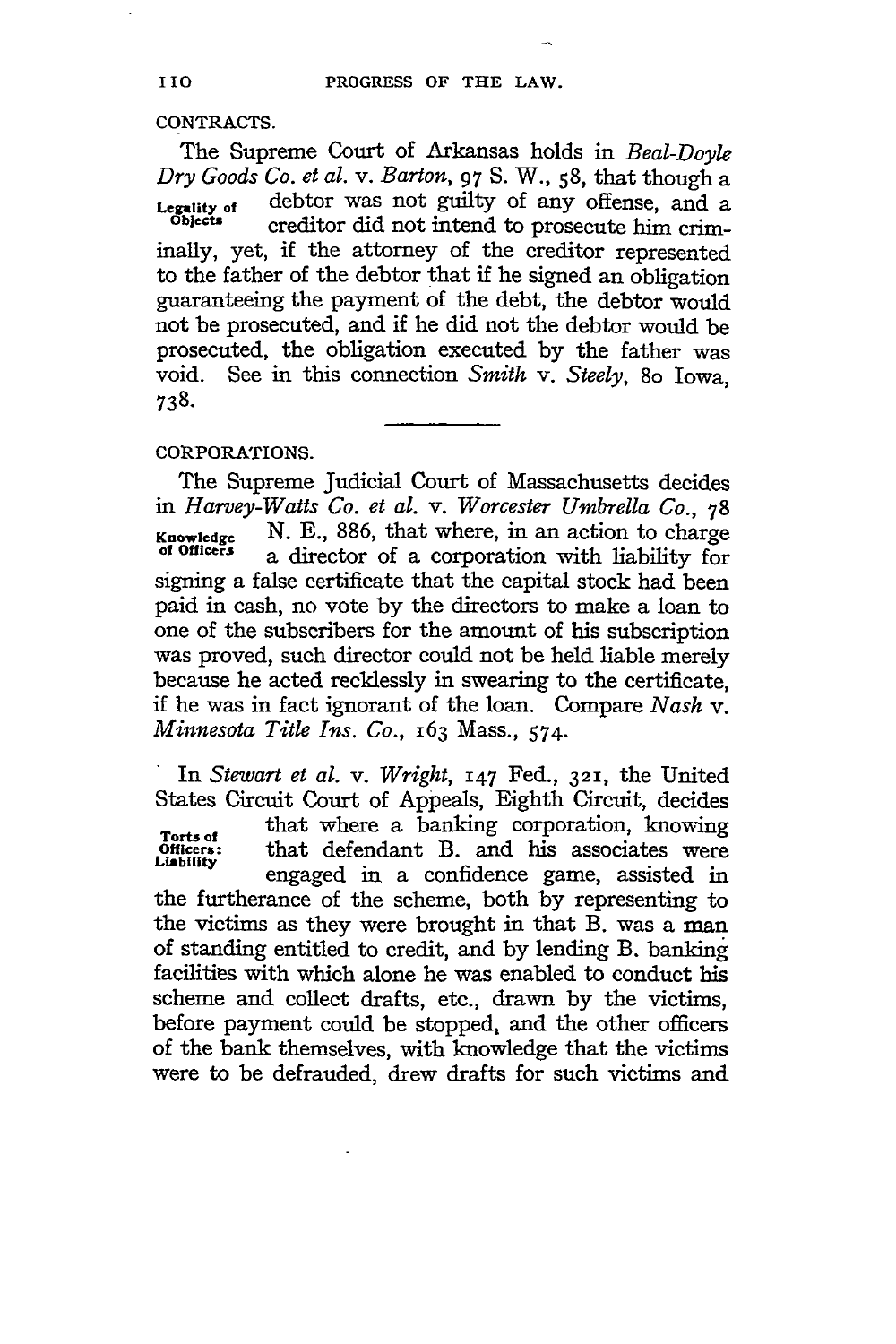## CORPORATIONS (Continued.)

telegraphed to other banks to ascertain the victims' responsibility, the bank as a corporation was liable as a party to the scheme. The case is a very interesting and elaborate discussion of the principles involved, and well worthy of special study. Compare *Hobbs v. Boatright,* **93 S. W., 934.**

It is decided by the Supreme Court of Wyoming in *Wyoming Coal Mining Co. et al. v. State ex rel. Kennedy,* **Inspection** 87 Pac., 337, that where the by-laws of a corporation provided that the books and papers in the office or custody of the secretary and treasurer should be open at all times during business hours to the inspection of stockholders, such by-law was effecttive to extend the stockholders' common-law right to the examination of the corporation's books, without any allegation or proof of fraud or mismanagement on the part of the officers of the corporation. With this decision compare *Swift* v. *Richardson,* 7 Houst. (Del.), 338.

Against the dissent of one judge, the Supreme Court of Iowa holds in *Farmers' Mut. Telephone Co. v. Howell,* **Corporate** Io9 N. W., 294, that where a corporation had<br>Existence been incorporated and deing business for been incorporated and doing business for several years before defendant subscribed for his stock, he could not defend an action on his subscription on the ground that the corporation was not legally incorporated. Compare *Kansas City Co. v. Hunt,* 57 Mo., 126.

### CRIMINAL LAW.

The Court of Criminal Appeals of Texas decides in *Crowder* v. *State,* 96 **S.** W., 934, that where the owner of **Entrapment:** mules, in order to detect a thief, employed **Theft** another person as detective to encourage the thief's design and led him on-and the act was consummated, it was theft provided such owner or his agent did not induce the original intent on the part of the thief. See also *Alexander v. State,* 12 Tex., 544.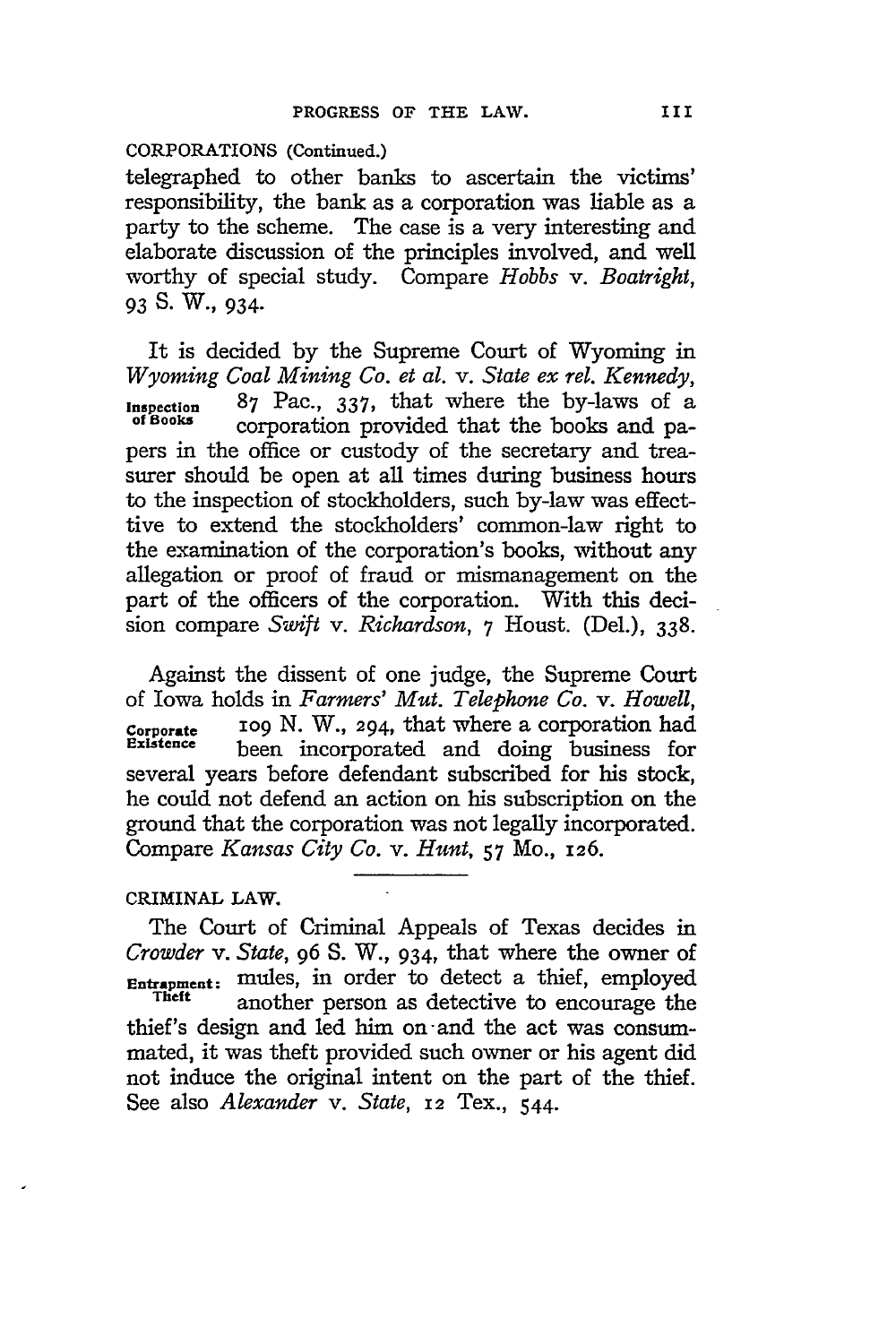**DEEDS.**

The Appellate Court of Indiana, Division No. i, decides in *Hornet v. Dumbeck,* 78 N. **E.,** 691, that.the rule **Election** by that where there are in a deed two descrip- **Grantee** tions of the land conveyed which do not coincide, the grantee may elect that which is most favorable to him, does not apply where the grantee never made an election between the conflicting descriptions nor took possession with reference to one description to the exclusion of the other, and where it does not appear that either description was more favorable than the other. Compare *Harris v. Oakley, 13o* N. Y., **i.**

## **EVIDENCE.**

In *People v. Dolan,* 78 **N.** E., 569, the Court of Appeals of New York decides that on a trial for uttering a forged note by indorsing it to a bank, evidence of **Forgery:** Hotel by macricing is to a bank, evidence of other notes by accused, made payable to him, and negotiated with other banks and individuals, was admissible as showing guilty knowledge, especially where all the notes were made at about the same time and during the time accused was endeavoring to raise funds to meet his obligations, and where in each case he used the names of persons with whom he had done business and with whose affairs he was familiar. Compare *People v. Molineux,* i68 N. Y., 264; **62** L. R. A., 193.

The Supreme Court of South Dakota holds in *Greenwald v. Ford, IO9* N. W., 516, that the fact that a signa-**Comparison** ture, offered in evidence as a standard for **of** comparison, was made since the time of the Handwriting signature in dispute may be considered as affecting its credibility, but it will not justify a denial of its use, unless it is shown that it was manufactured since the controversy arose, for the purpose of comparison, by one having a motive to fabricate. Compare *University of Illinois v. Spalding, 71* N. H., 163.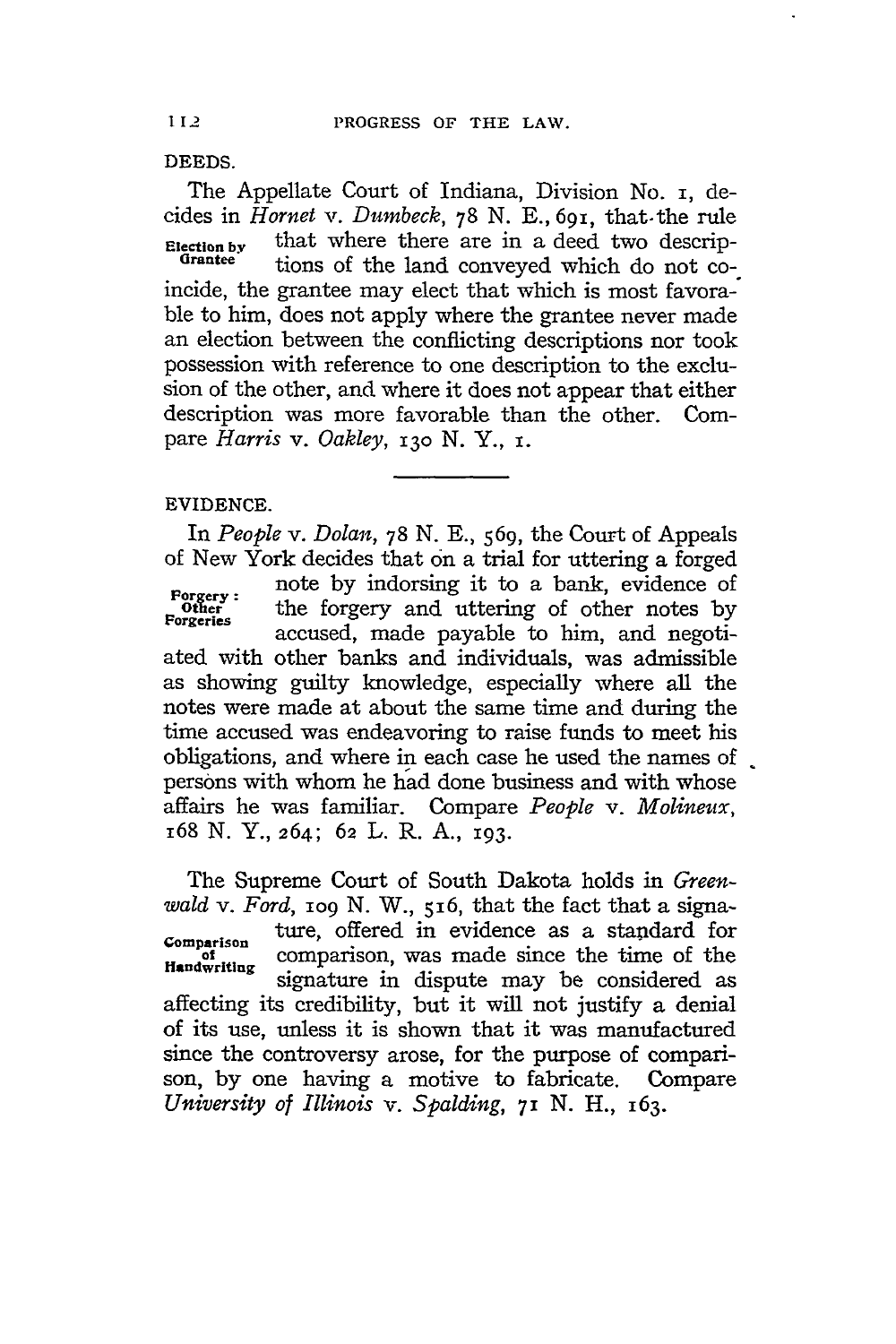FORGERY.

The Supreme Court of Wisconsin decides in *Norton v. State, iog* **N.** W., 531, that since a negotiable instrument **Essentials** payable to the order of the payee may be transferred without his indorsement, it cannot be contended that a check falsely and fraudently executed, though payable to another than the forger, is without value in his hands so as to render its execution not a forgery. Compare *Esau v. Green,* 94 Wis., **8.**

In *Rose v. State,* **96** S. W., 996, the Supreme Court of Arkansas decided that where defendant without any **Defences** authority signs his father's name to an order and with it obtained money from a bank, he was guilty of uttering and publishing a forged instrument, though he believed that his father would pay the order and not prosecute him. Compare *Commonwealth v. Butterick,* ioo Mass., **17.**

### **HUSBAND AND** WIFE.

In *Hawes* v. *Glover,* **55** S. **E., 62,** the Supreme Court of Georgia decides that when a husband signs his wife's Wife's name to a mortgage purporting to be exe-<br>Signature outed by her in her immediate areaenee and cuted by her, in her immediate presence, and by her express request and direction, the effect of such signature is the same as if she had signed the mortgage herself. The result of this decision seems to be to permit the wife's interest in the land to be divested by oral evidence, since her husband's authority is not proved by any written instrument.

INJUNCTION.

Against the dissent of two judges the Supreme Court of Georgia holds in *Downing et al. v. Anderson,* **55** S. E., 184,

that before one claiming ownership of a tract **Trespass** of land can maintain an action to enjoin the cutting of timber thereon, it is incumbent upon him to show that he has title to the land or is in possession there-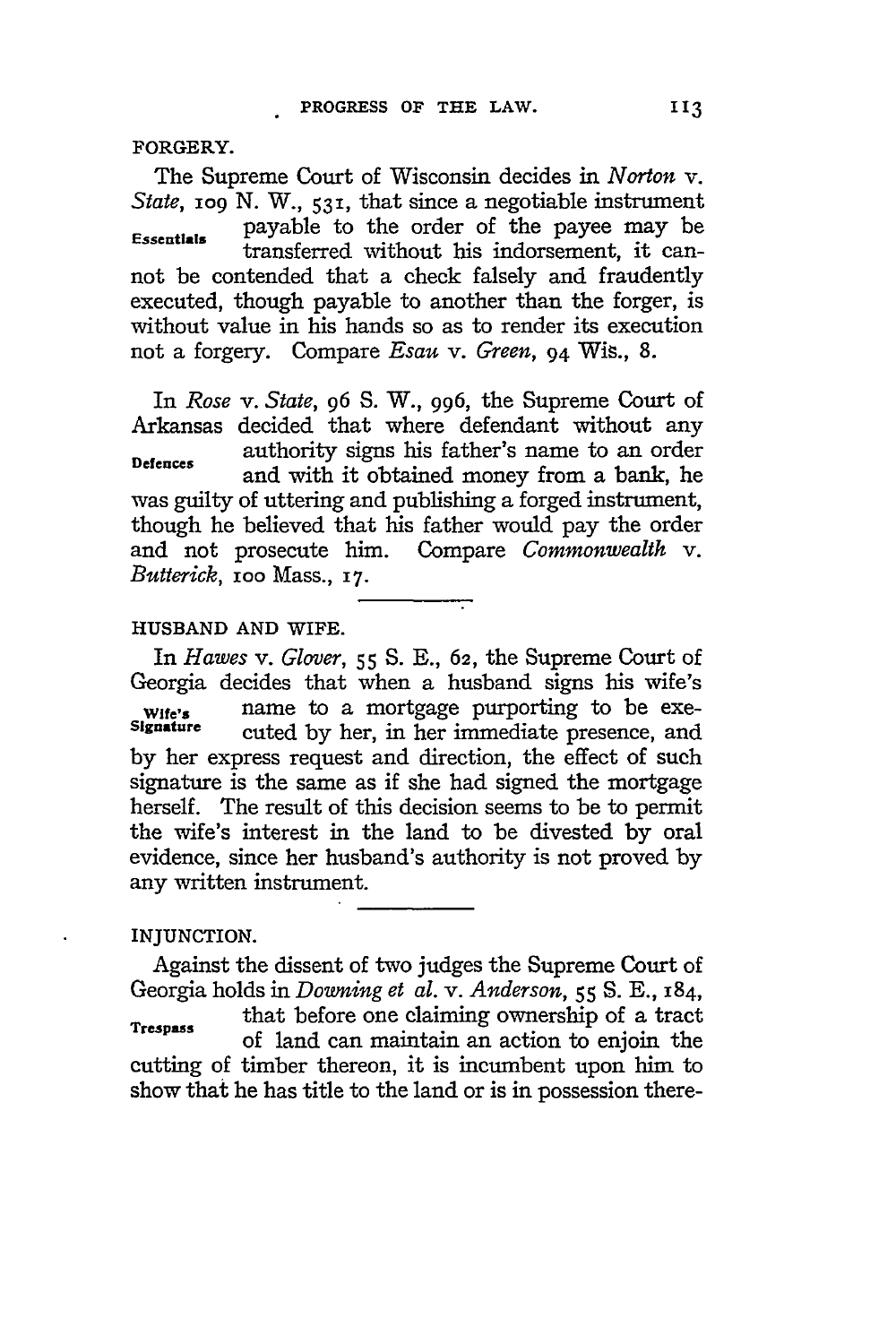#### **INJUNCTION** (Continued.)

of; and, if he relies upon possession alone as a basis for the granting of the relief sought, it must be actual possession of that portion of the land upon which the wrong complained of is being committed. See also in this connection the very recent decision of the same Court in *Hart v. Lewis, Shore & Co.,* 55 **S. E.,** i89.

## **INNKEEPERS.**

The Supreme Court of Georgia holds in *Walpert v. Bohan,* 55 S. E., 181, that if an innkeeper also conducts a **conducting** bathhouse on the seashore, where the general **Bathhouse** public, as well as guests at his inn, may obtain the use of bathrooms and accessories to the bath, this is not sufficient to constitute the relation of innkeeper and guest between him and persons using such bathhouse. The relation of the innkeeper in such case is that of depositary for hire and he is liable for ordinary negligence. Compare *Bird v. Everard, 23* N. Y. Supp., io88.

## LANDLORD **AND TENANT.**

In *Cavalier v. Pope,* L. R. (19o6) **A.** C., 428, it appeared that the owner of a dilapidated house contracted with **Defective** his tenant to repair it, but failed to do so. The tenant's wife, who lived in the house and was well aware of the danger, was injured by an accident caused by the want of repair. Under these facts the English House of Lords decides that- the wife being a stranger to the contract, had no claim for damages against the owner. With this decision compare *Indermaur* v. *Dames,* L. R. i, C. P., 274.

## MORTGAGES.

The Supreme Court of Illinois holds in *Moffet v. Farwell,* 78 N. **E., 925,** that whether a merger results from **Release by** the uniting of the fee with a mortgage estate<br>Merger in the same person depends upon the intent in the same person, depends upon the intent and interest of the parties. The presumption is that a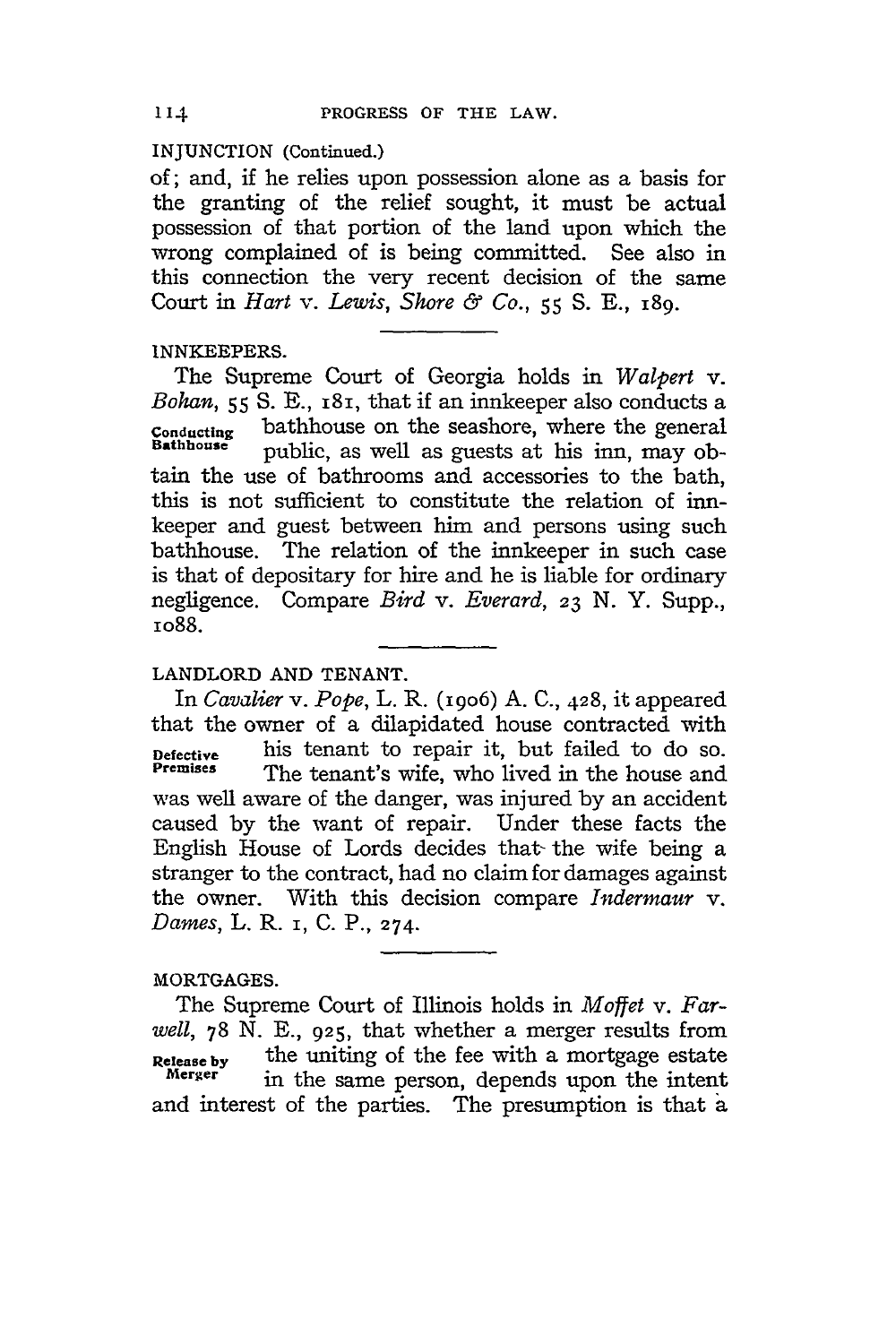#### **MORTGAGES (Continued.)**

merger was not intended **by** the grantee when the mortgage is essential to his security as against an intervening title or lien, and such presumption is not overcome **by** the fact that he cancelled and surrendered the notes and mortgage. Compare *Shippen v. Whittier, 117* Ill., **282.**

## MUNICIPAL **CORPORATIONS.**

In *Johnson v. City of New York et al.,* **78 N.** E., 715, the Court of Appeals of New York decides that a spec-**Injury from** tator voluntarily present to witness an automobile speed contest in a public highway cannot recover for an injury received **by** being struck **by** an automobile swerving from its course and leaving the highway, on the ground of the illegality of the contest, but must prove negligence. It is held, however, that the right of a spectator at an automobile speed contest in a public highway to recover for injuries received **by** being struck **by** an automobile swerving from its course and leaving the highway, is not affected **by** the fact that he stood on land adjacent to the highway, and was a trespasser thereon. See in this connection *Platz* v. *City of Cohoes, 89* N. Y., 219.

#### **NEGOTIATIONS.**

In *H. W. Gossard Co. v. Crosby, 1O9* **N.** W., 483, it appeared that a petition for an injunction to restrain an

**CONTACTS**<br> **CONTACTS**<br> **CONTACTS**<br> **CONTACTS**<br> **CONTACTS**<br> **CONTACTS**<br> **CONTACTS**<br> **CONTACTS**<br> **CONTACTS**<br> **CONTACTS**<br> **CONTACTS**<br> **CONTACTS**<br> **CONTACTS**<br> **CONTACTS** lace corset and to give lectures pertaining to

physical culture. The services were alleged to be unique, requiring a cultured saleswoman of strong individuality, with good address, and ability as a lecturer, which requirements respondent was alleged to meet in an exceptional degree. It was not shown, however, that exceptional talent was required to understand the corset, nor why any other woman of intelligence and good address could not perform the service. Under these facts the Supreme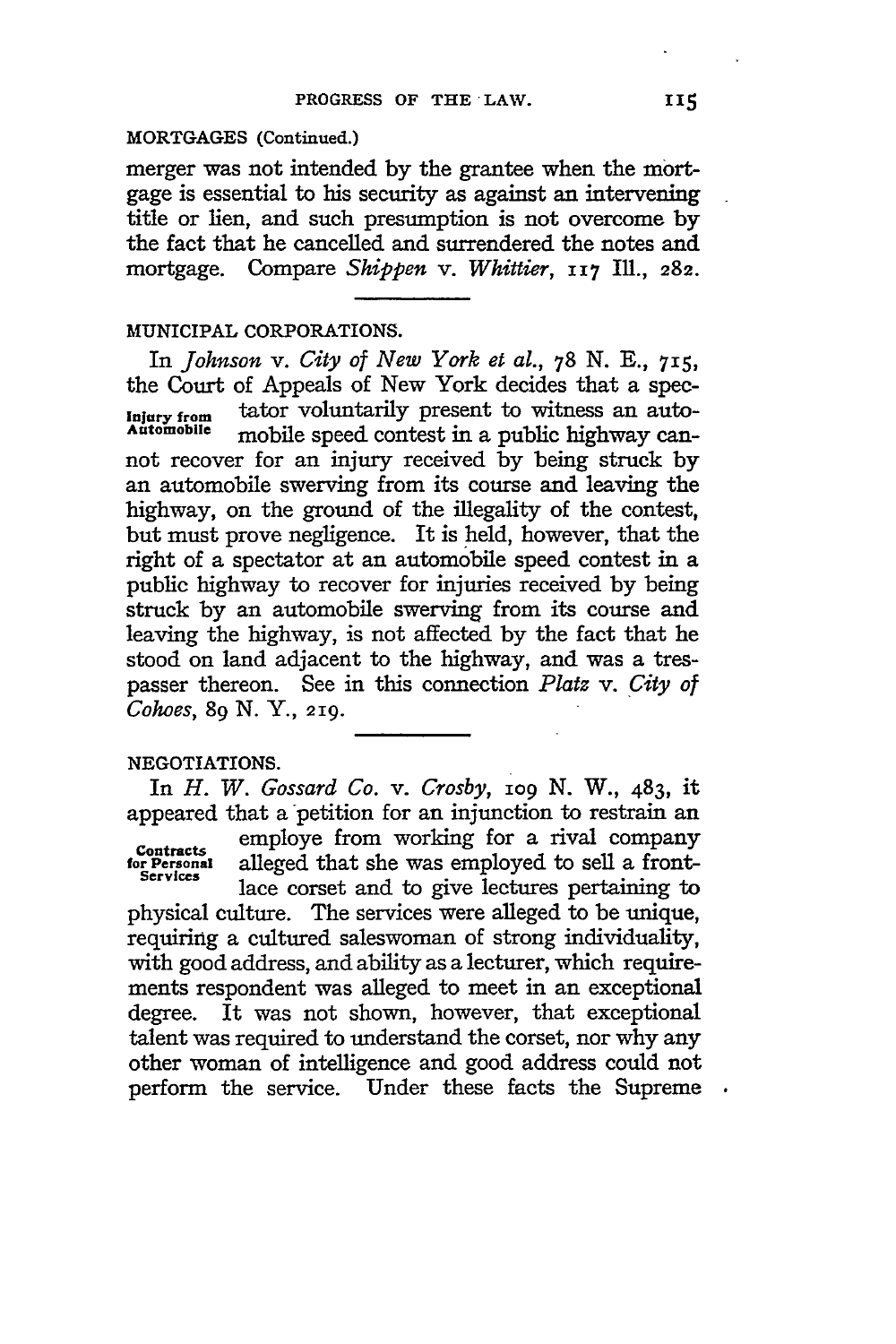## NEGOTIATIONS (Continued.)

Court of Iowa decides that the petition alleged only the failure of an experienced and competent saleswoman to carry out her contract of employment and was not sufficient to sustain an injunction. Compare *Philadelphia Ball Club v. Lajoie,* **202** Pa., **210.**

## RAILROADS.

The Supreme Court of Illinois decides in *Chicago & E. I. R. Co. v. People, 78 N. E., 784, that a railway company* **Location** of acting in good faith has the right, as against the public, uncontrolled by contracts or previous acts on its part, to change the location of its depots, provided it furnishes reasonably safe, accessible, and convenient depot accomodations for the public, having also regard to the interests of the stockholders of the company. Compare *People v. Chicago and Alton Railroad Co.,* **130** Ill., **175.**

## RECORDS.

In *Broadwell et al. v. Morgan,* **55 S. E.,** 34o, the Supreme Court of North Carolina holds that the recital in the body of a grant from the state, as reported, of the **Seal** affixing of the seal of the state, is sufficient evidence of its regularity, and the registry of the grant is not invalidated because it does not appear of record that a scroll or imitation of the great seal of the state was copied thereon. Compare *Aycock v. Railroad, 89* **N.** *C.,* **323.**

## **SALES.**

The Supreme Court of Nebraska holds in *Trauerman et al,* v. *Nebraska Land and Feeding Co., io9* N. *W.,* **379, Default of** that it is a rule generally enforced that a Purchaser who has advanced money in part purchaser, who has advanced money in part performance of a contract, and who refuses to proceed, the seller being ready and willing to peform on his part,

## 116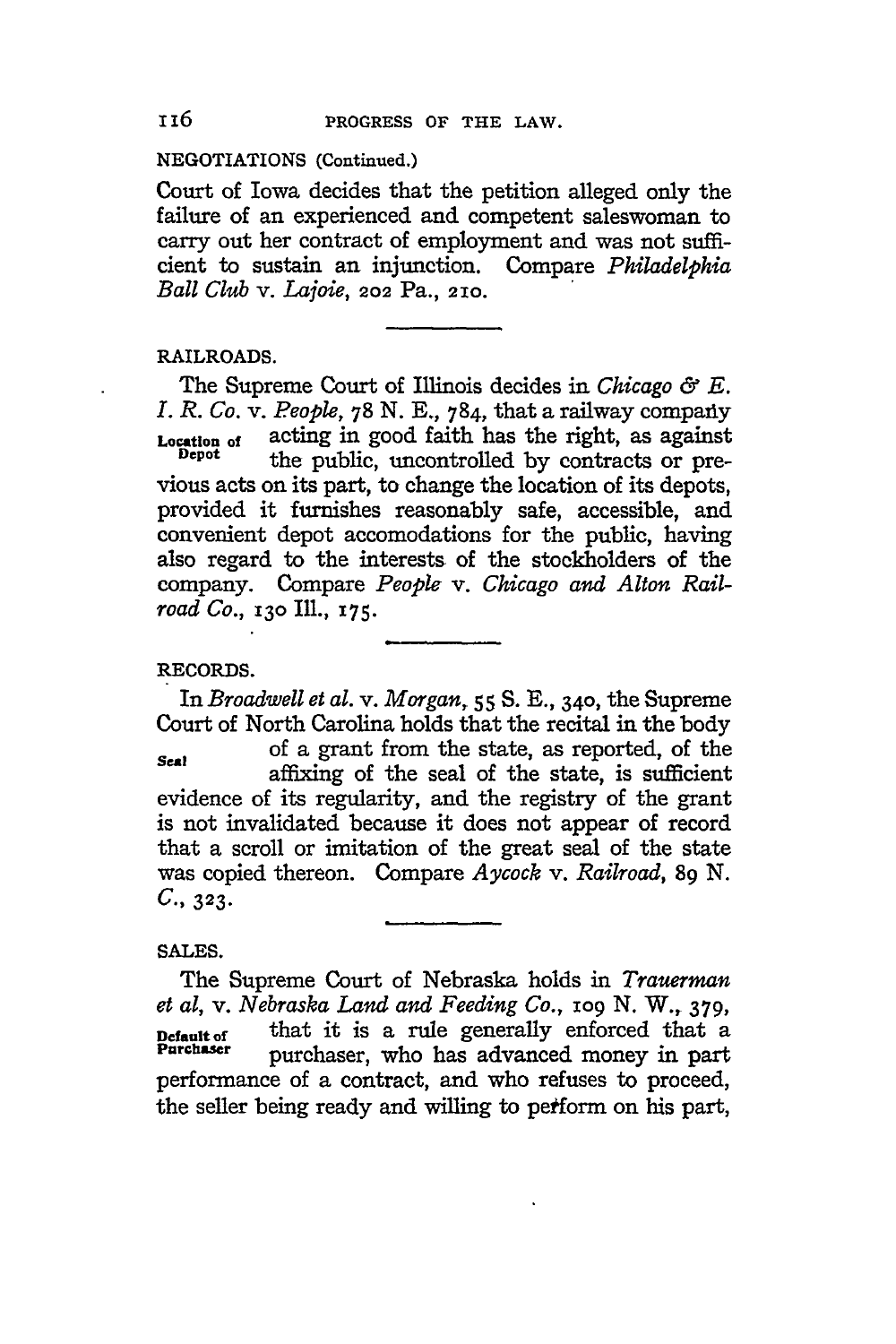## **SALES** (Continued.)

cannot recover back the money so advanced; but to subject the purchaser to this penalty or forfeiture it should clearly appear that he has wholly abandoned the contract and wilfully refused to proceed thereunder. Compare *Water v. Reed,* 34 Neb., 544.

The Supreme Court of Arkansas holds in *Zinc Co. v. Patterson,* 96 **S.** W., **170,** that a contract for the installa-Umpire's tion of mining machinery, providing that<br>Decision when toted it must be optiofentery to a conwhen tested it must be satisfactory to a certain named person, was valid and binding, though an arbitrary and capricious expression of dissatisfaction would not prevent the seller from recovering for the machinery. See in this connection *Hot Springs Ry. Co. v. Maher* 48 Ark., **522,** 3 **S.** W., 639.

## STATUTE OF FRAUDS.

The Supreme Court of Arkansas, laying down the general rule in *Moore v. Camden Marble & Granite Works,* **Construction** 96 **S.** W., io63, that an agreement to construct an article especially for, or according to the plans of, another, and not of a kind which the producer usually has for sale in the course of his business, is a contract for work and labor, not within the statue of frauds, though the transaction is to result in a sale of the article, holds that a contract **by** one taking orders for completed tombstones according to catalogue designs to construct a tombstone according to a design and with an inscription selected by the patron, need not be in writing. Compare *Lee v. Griffin,* i B. & L., **272.**

## SUICIDE.

In *May v. Pennell,* 64 Atl., 885, the Supreme Judicial Court of Maine decides that an attempt to commit sui-**Attempt** to cide is not an indictable offense in the State of Maine. There is an interesting discussion of the issue, though the result reached is not in all respects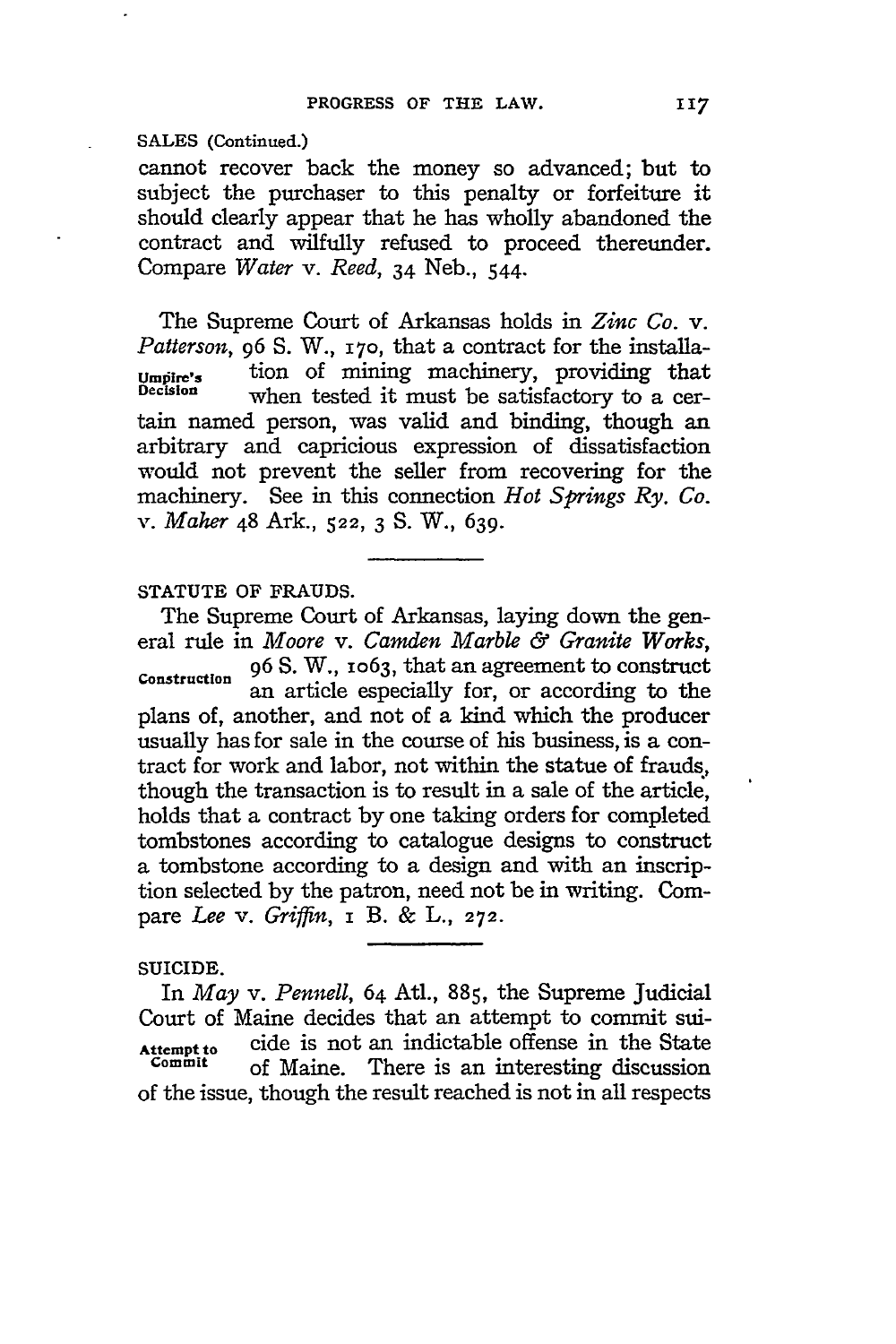SUICIDE **(Continued.)**

satisfactory. See in this connection *Commonwealth v. Mink,* **123** Mass., 422.

## TELEGRAPHS.

In *Mott v. Western Union Telegraph Co.,* 55 **S.** E., 363, the Supreme Court of North Carolina decides that time Conflicting consumed by a telegraph agent in attending<br> **Puties of** to his other duties as railroad agent, or in<br> **Poperators** bondling the mail data and consults of to his other duties as railroad agent, or in handling the mail, does not operate as an excuse for delay in the delivery of a telegram.

## **TELEPHONES.**

In *Shimzel v. Bell Telephone Co. of Philadelphia,* 31 Pa. Super. Court, **221,** the Superior Court of Pennsylvania **Damagesto** decides that the erection of telephone poles and wires in city or borough streets, under charter rights, with municipal consent, and in conformity to municipal regulations, is not in itself an additional burden for which the owner of the fee is entitled to compensation. It follows from this, it is held, that unsightliness of the poles, and noises which are the ordinary incident of the lawful and non-negligent maintenance of the poles and wires and the conduct of the business, do not constitute a special injury for which damages are recoverable; but appreciable interference with light, air, access or drainage is an additional burden to which the land of the abutting owner cannot be subjected without rendering to him just compensation. Compare *Martachowski v. Orawitz,* **i4** Pa. Super. Ct., 175.

#### TORRENS TITLES.

In *Baart* v. *Martin et al.*, 108 N. W., 945, the Supreme Court of Minnesota decides that when the registration of **Vacating** the title to land is secured by fraud, and the percent of the land is not notified as required owner of the land is not notified, as required by the statutes, the decree and the certificate of registration issued thereunder may be vacated and set aside,

**118**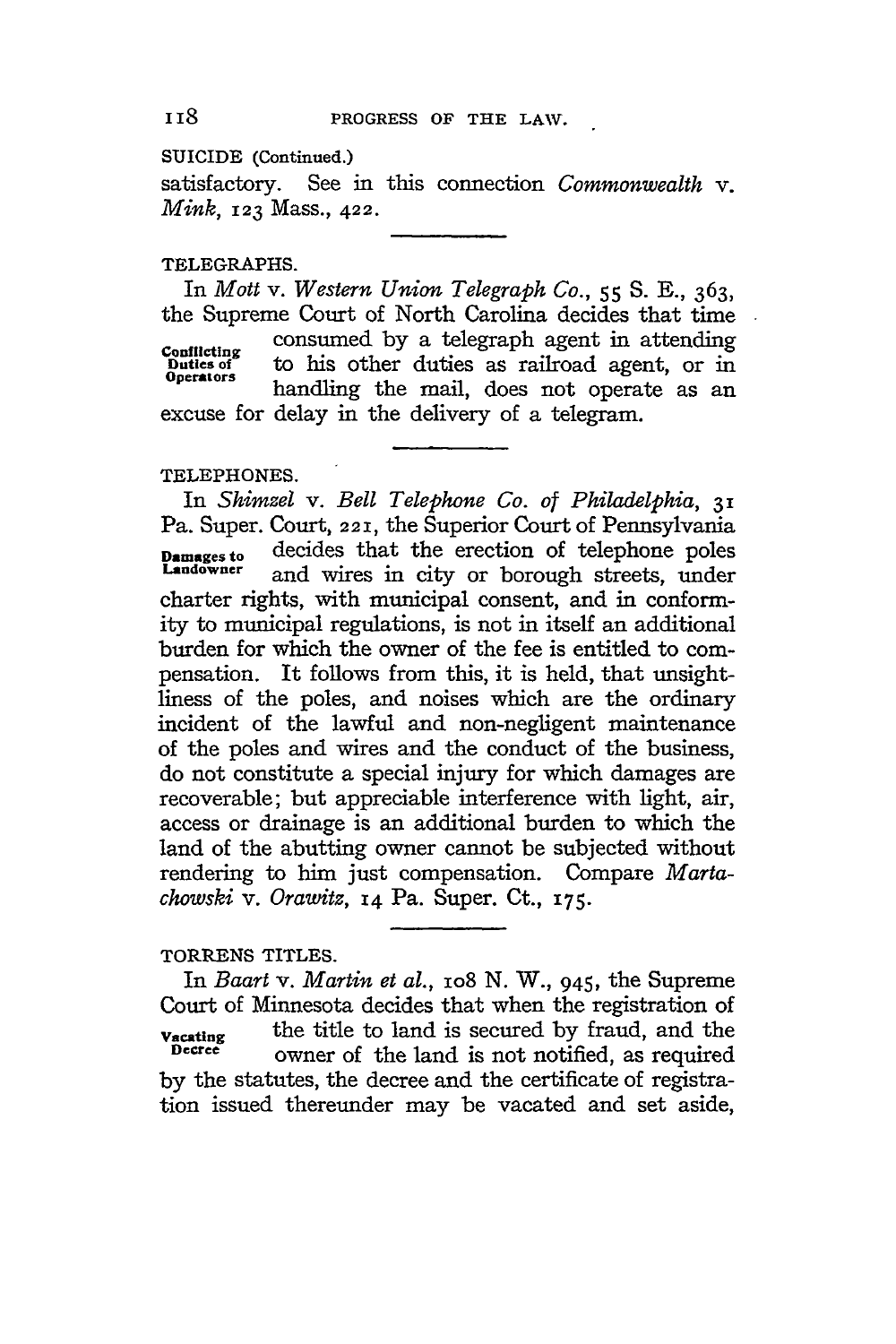#### TORRENS TITLES (Continued.)

unless an innocent purchaser for value has obtained rights on the faith of the record.

#### **TRADE UNIONS.**

In *Denaby and Candeby Main Collieries, Ltd. v. Yorkshire Miners' Association et al.,* L. R. (i9o6) A. C., 384, **,Strike** it appeared that a trade union had been sued

for damages on the ground that workmen had been induced to break their contracts with their employers by officials of the union, and that the union had ratified and adopted the acts of their officials. Under these facts the English House of Lords decides that the union was not liable, those who procured the strike not having been authorized by the rules or by the action of the union. The general rule is also laid down that where workmen strike in breach of their contracts those who help to maintain the strike by money and counsel are not liable to pay damages to the employers merely because losses are thereby caused to the employers. See in connection with this important decision *Yorkshire Miners' Association v. Howden,* L. R. **(1905)** A. C., **256.**

#### **TRESPASS.**

In *Wilson v. White et al.,* **io9** N. W., 367, the Supreme Court of Nebraska decides that several owners of animals Joint Liability who have constituted of them a common or joint liable for trespasses committed **by** such herd. Compare *Jack v. Hundell,* **<sup>25</sup>** Ohio St., **255.**

### WATERS **AND** WATER **COURSES.**

While there are numerous cases dealing with the questions arising in consequence of the interference R1paran of an upper riparian owner with the rights **Rghts** of a lower riparian owner, it is seldom that a case occurs where the situation is reversed. This appears, however, in *Alex.* Pirie *& Sons, Lt\$.* v.